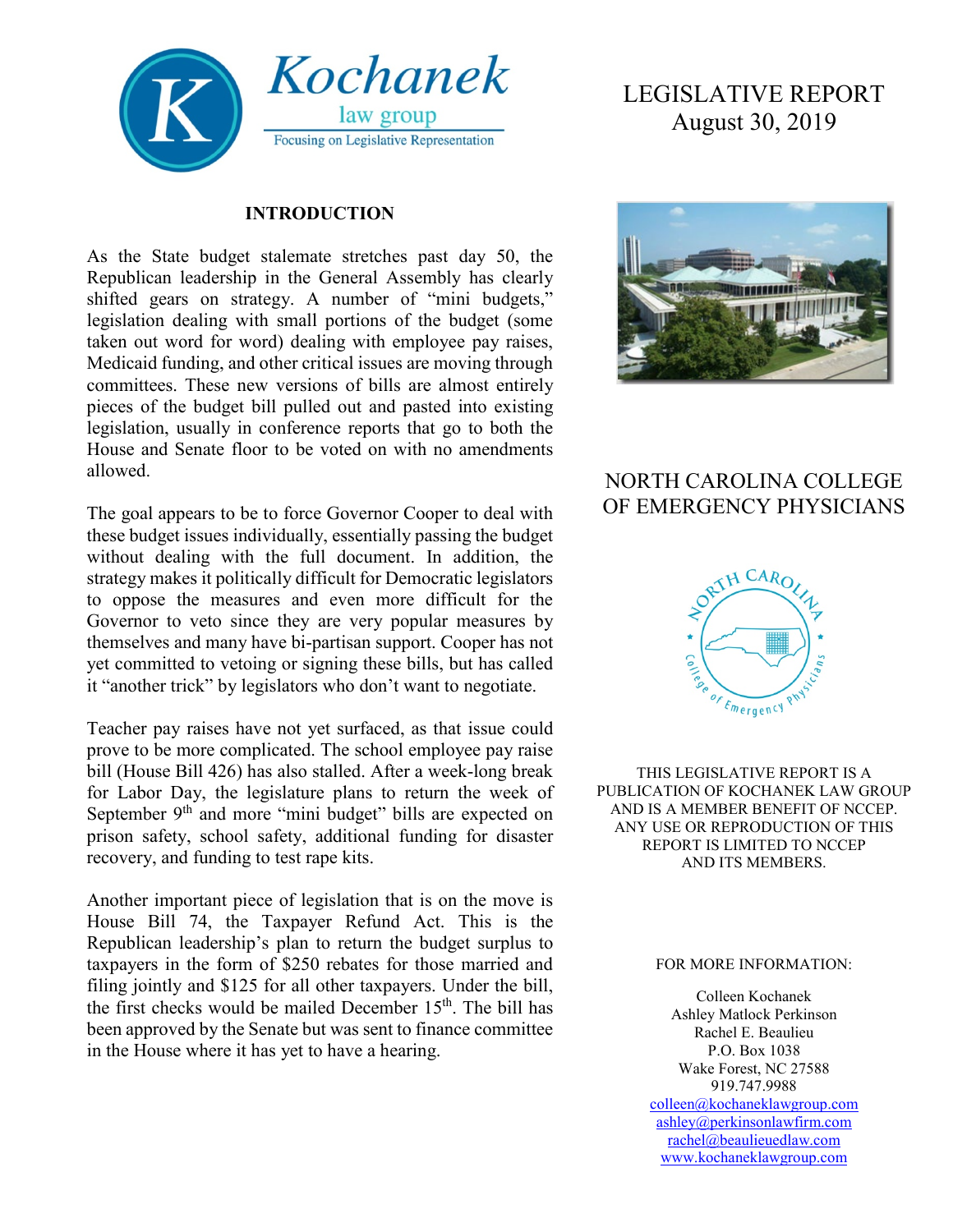### **BILL UPDATES**

As mentioned in the Introduction, the House and Senate have been approving various portions of the budget and sending to Governor Cooper. Below we have listed out some that have been moving through the process:

- HOUSE BILL 126, Pay Increases/State Highway Patrol provides \$3.6 million this year and \$7.2 million next year to award compensation increases to the State Highway Patrol, and sets the entry-level annual salary of members of the State Highway Patrol at \$45,100 this year and \$46,228 next year;
- HOUSE BILL 226, Pay Increases/State Employees provides \$239.2 million this year and \$572.7 million next year to various State agencies to implement the salary increases and employee benefit increases;
- HOUSE BILL 426, Educators' Pay Increases/Retiree Supplements would provide \$66.2 million this year and \$114.4 million next year for the salary increases and employee benefit increases for various public school, community college, and UNC employees (this bill was sent back to the House Appropriations Committee);
- HOUSE BILL 609, Salary Increases/Adult Correctional Employees provides \$35.9 million this year and \$56.8 million next year to award compensation increases to State adult correctional facility employees, with \$15 million recurring of these funds to be used to provide salary supplements to employees in high-need correctional facilities;
- HOUSE BILL 777, Pay Increases/SBI & ALE provides \$2.7 million this year and \$3.4 million next year to award compensation increases to agents of the State Bureau of Investigation and officers of Alcohol Law Enforcement.

HOUSE BILL 555, Medicaid Transformation Implementation, was amended on the Senate floor to remove the provisions that reduced the budget of the Division of Health Benefits for the 2019- 20 and 2020-21 fiscal years. The Department of Health and Human Services was opposed to this provision and had argued that funding was especially needed during this time of transition. The bill as amended was approved by the Full Senate, largely along party lines. The House then agreed to the changes made by the Senate, also largely along party lines. **The bill has been sent to the Governor for signature and it is unclear if he plans to veto the bill, which in effect would delay Medicaid Transformation or if he will sign it to allow the process to continue.**

SENATE BILL 361, Healthy NC. A Conference Committee has been appointed to work out the differences between the House and Senate versions of this bill. The Conferees are:

> House<br>
> Rep. Josh Dobson, Chair<br>
> Sen. Ralph Hise, Chair Rep. Josh Dobson, Chair Rep. Donny Lambeth Sen. Joyce Krawiec Rep. Donna White Sen. Jim Burgin Rep. Larry Potts Sen. Jim Perry

SENATE BILL 553, Regulatory Reform Act of 2019, was amended in the Conference Committee to remove the provisions concerning electric standup scooters. **The bill as amended by the Conference Committee was approved by the House and will next be considered by the Senate.**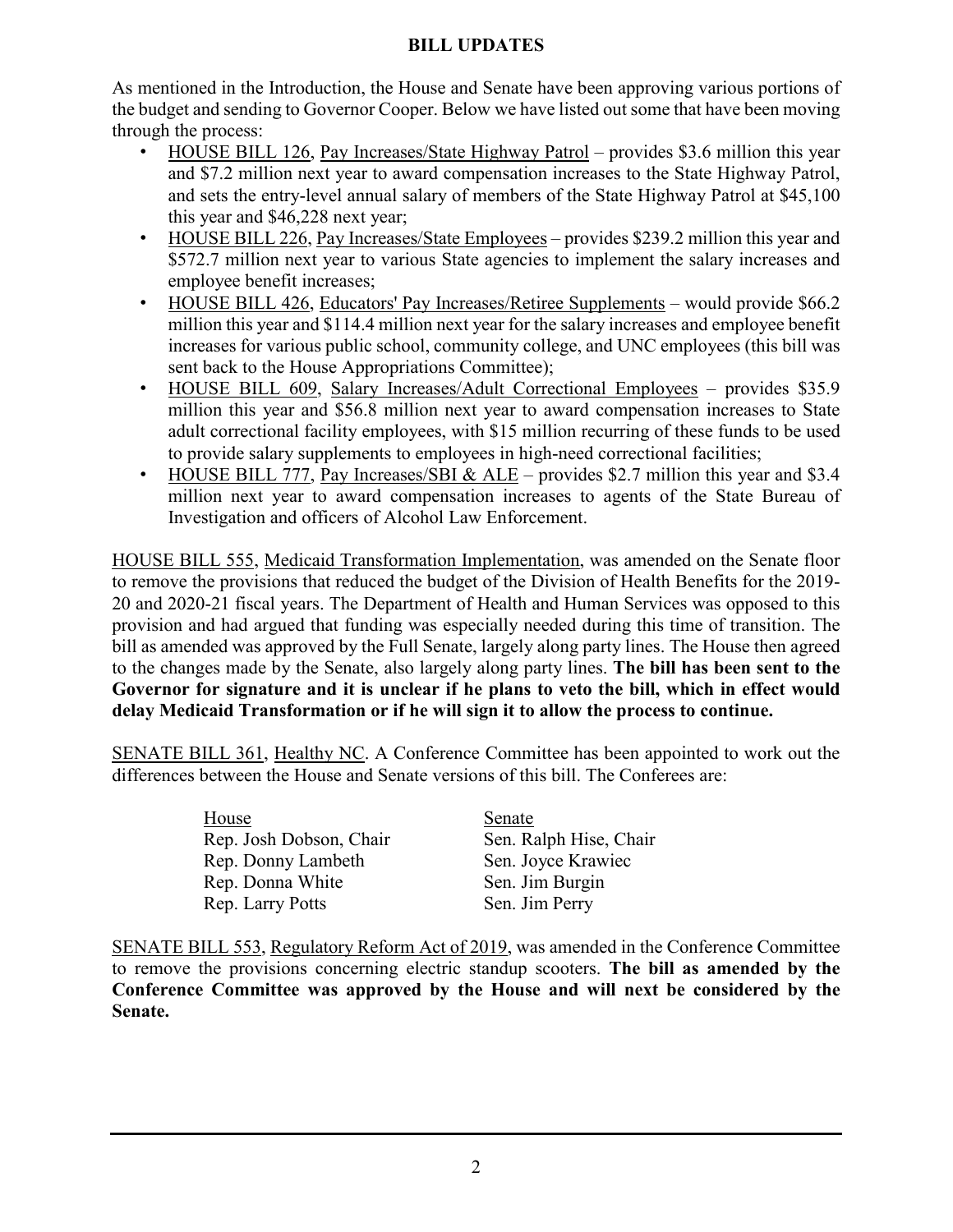SENATE BILL 574, Study Establish Gaming Comm/Sports Betting, was amended in the Conference Committee to instead direct the North Carolina State Lottery Commission to study issues related to gaming in North Carolina. The study would include the feasibility of authorizing and regulating sports betting, on-site betting at horse steeplechases, and the creation of a commission to provide oversight of gaming in this State. The Commission would contract with an independent third party to conduct research for the study, and report its findings and recommendations, including any proposed legislation, to the Joint Legislative Oversight Committee on the State Lottery on or before April 15, 2020. **The bill as amended by the Conference Committee was adopted by the Senate and will next be heard on the House floor where they will vote on the amended bill.**

SENATE BILL 683, Combat Absentee Ballot Fraud, was amended on the House floor to:

- allow voters who need assistance to complete the written request form for absentee ballots and do not have a near relative or legal guardian available to request another person to give assistance, which would be limited to voters who need assistance due to blindness, disability, or inability to read or write;
- increase the punishment for selling or attempting to sell, or purchasing or agreeing to purchase, a completed written request, a completed application for absentee ballots, or voted absentee ballots from a Class 1 misdemeanor to a Class I felony;
- increase the punishment for compensating another, or accepting compensation, based on the number of returned written requests for absentee ballots from a Class 1 misdemeanor to a Class I felony; and
- require that if a county board of elections opens one-stop sites on Saturdays, all one-stop sites must be open on the last Saturday before the election, for the same hours for that last Saturday.

**The bill as amended was approved by the House and has been sent to the Senate to consider the changes made by the House.**

## **LEGISLATION ENACTED**

SENATE BILL 86, Small Business Health Care Act. This legislation establishes standards for association health plans and Multiple Employer Welfare Arrangements (MEWAs), and will:

- define a MEWA that is established or maintained by an association of employers classified by the United States Department of Labor as a bona fide group or association and is formed by a sponsoring association that meets the following requirements:
	- o has a constitution or bylaws that provides for all of the following: regular meetings; collection of dues from members; and operation by a board of trustees that includes an owner, partner, officer, director, or employee of at least one of the employer members of the association;
	- $\circ$  has at least one substantial business purpose unrelated to the offering and providing of health insurance or other employee benefits to its employer members and their employees;
	- o has a commonality of interest shared among the employers comprising the MEWA based on either of the following: (1) establishment by employers in the same trade, industry, line of business, or profession; or (2) being a statewide organization where each employer that is a member of the organization has a principal place of business that does not exceed the boundaries of the State or a metropolitan area that is at least partially within the State, even if that metropolitan area includes portions of other states;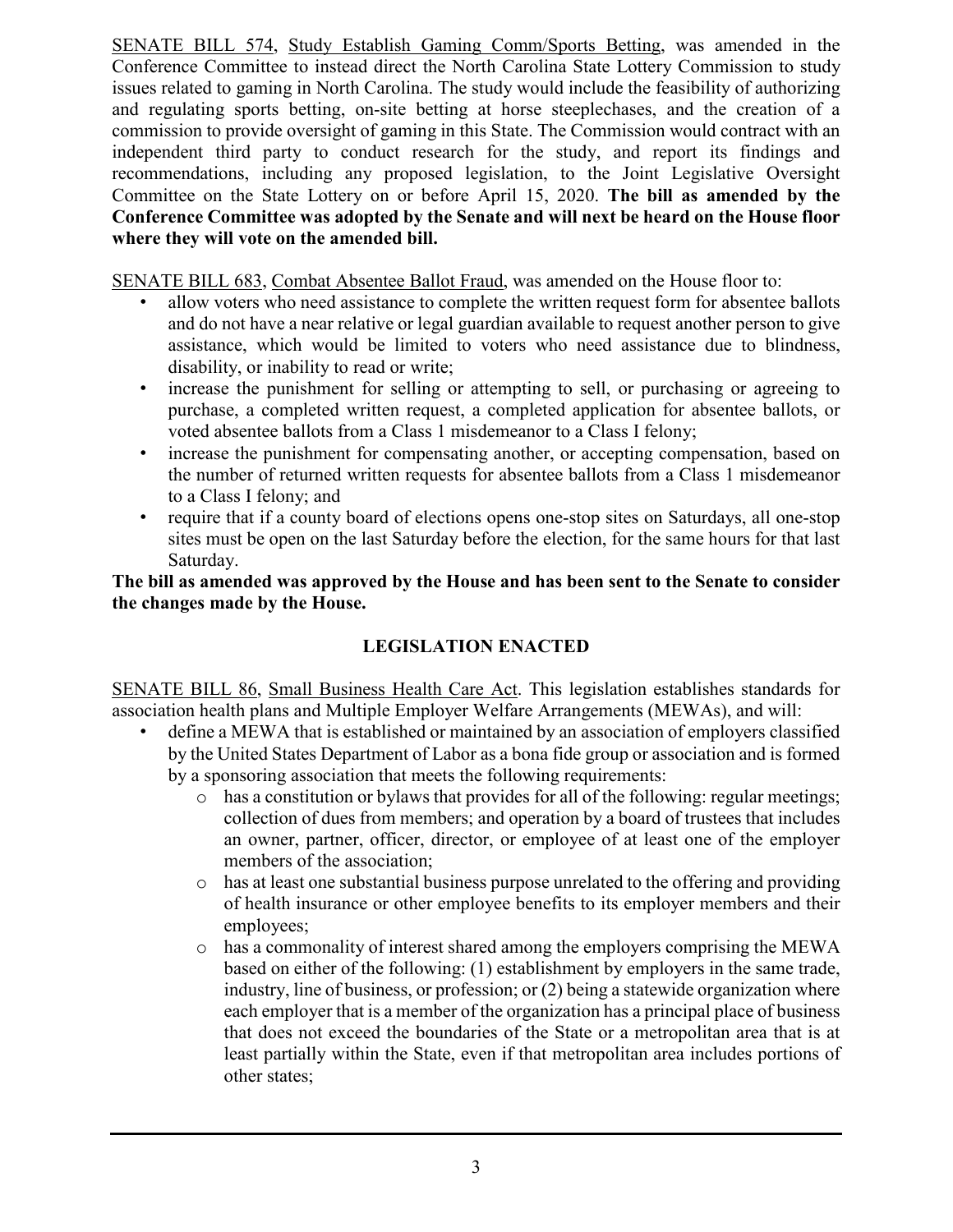- define a sponsoring association as an association of two or more employer members that offer an employee welfare benefit plan as a MEWA. For purposes of this Chapter, a sponsoring association that meets the requirements of this Article shall be deemed to be a large employer;
- prohibit, regardless of the domicile of the sponsoring association receiving the policy, a group health plan from being offered by a sponsoring association in this State unless it complies with the requirements of this Chapter;
- prohibit an insurer from delivering or issuing for delivery a group health plan to a sponsoring association or an employer member of a sponsoring association unless that sponsoring association meets the requirements of a MEWA;
- provide that group health plans offered by a sponsoring association may only provide coverage to the following: (1) eligible employees of the employer member as defined; (2) the spouse or dependent children of any individual identified above;
- require employer members, in order to obtain coverage for their employees under a group health plan offered by a sponsoring association, to commit to remaining members of the sponsoring association and receiving and paying for benefits under the group health plan for at least one twelve-month policy period;
- require any group health plan offered by a sponsoring association to meet all of the following requirements:
	- o not be offered or advertised to the public generally;
	- $\circ$  provide a level of coverage equal to or greater than sixty percent (60%) of the actuarial value of allowed costs for covered benefits; and
	- o provide coverage for hospital and physician services.
- prohibit an insurer from delivering or issuing for delivery a group health plan to a sponsoring association or an employer member of a sponsoring association unless the sponsoring association meets all of the following solvency requirements: (1) has been established and maintained in good faith for a period of at least three years; (2) has at the outset a minimum of 500 individuals eligible for coverage; (3) requires employer members to offer group health coverage to all individuals eligible for coverage for a period of at least one year; (4) maintains a minimum net worth equal to at least one month's premium, which must be held in trust and separate from the sponsoring association's operating assets; (5) maintains at all times an adequate plan for protection against insolvency that is acceptable to the Commissioner;
- prohibit a sponsoring association from conditioning eligibility for coverage, including continuing eligibility for coverage, on any of the following health-status factors: (1) health status; (2) medical condition, including both physical and mental illness; (3) claims experience; (4) receipt of health care; (5) medical history; (6) genetic information; (7) evidence of insurability; or (8) disability;
- allow an insurer or sponsoring association to make rating distinctions among its employer members based on factors other than health-status factors, such as industry, occupation, or geography, provided that the rating distinction is not directed at individual beneficiaries or based on a factor listed above;
- provide that no limitations will be based on preexisting conditions;
- prohibit an insurer or a sponsoring association from requiring any individual, as a condition of initial enrollment or continued enrollment in the plan, to pay a premium or contribution that is greater than the premium or contribution for a similarly situated individual enrolled in the plan on the basis of any health status–related factor in relation to the individual or to an individual enrolled in the plan as a spouse or dependent of the individual;
- provide that this section may not be construed to restrict the amount an insurer may charge for coverage under a group health plan offered to a sponsoring association under this